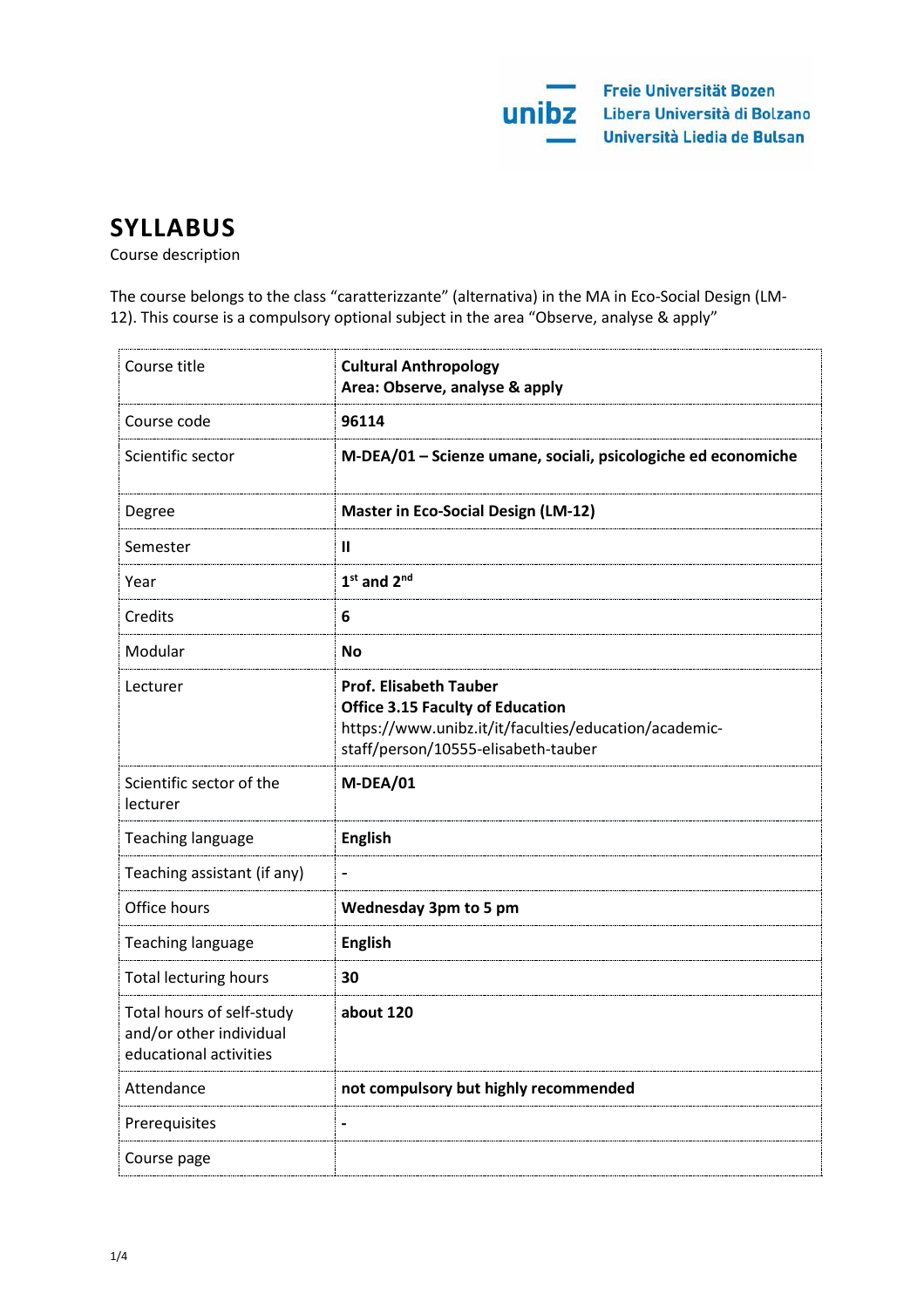### **Course description**

This course offers an introduction to anthropological theory and method and highlights its relevance to a range of questions with regard to this year's theme care (and crisis). Anthropology is the discipline par excellence that deals with questions of relations between humans and humans-nonhumans in diverse cultural contexts. The study and analysis of cultures through ethnography stands at the center of its focus. The critical reflection on concepts such as care, crisis, multispecies ethnography, relations between humans and non-humans, loss of biodiversity and its cultural perceptions as well as gender and care allows to contextualize cultural pluralities and diversities in dealing with these urgent issues. The course will offer students analytical tools and concepts for exploring ethnographically the perspective of other people.

# **Educational objectives**

The course aim is to integrate anthropological perspectives into perception and analysis of cultural artistic expressions. Additionally, the course will prepare students for a critical engagement with scientific texts and help them develop appropriate academic writing skills. The critical reflection on concepts such as human relationship with nature (ecology), the question of 'transformation' and power will lead to new understanding of bottom up approaches and grounded empirics.

# **Students will be able to:**

- $\Box$  collaborate with experts and other designers to develop and implement an integrated project;
- $\Box$  propose and develop projects which will contribute to local development while considering the global context, starting from a "glocal" vision, which "focuses on the global and planetary dimension and the local one at the same time" (from the Dizionario Treccani);
- $\Box$  take into account the environmental, social and economic impacts occurring within the tension between global and local dimensions;
- $\Box$  take into account the socio-economic aspects that characterize a territory, a community and a group of people;
- $\Box$  integrate socio-economic aspects and sustainability requirements in project design while considering the tension, which occurs between the local and the global dimensions;
- $\Box$  develop an individual way of thinking, leading to critical judgements and self-assessments;
- $\Box$  balance more intuitive ways of working with more analytical ones;
- $\Box$  balance both emotions and functions in design and communication;
- $\Box$  communicate, multilingually in a convincing way, through a variety of modalities (written, oral, visual);
- $\Box$  design by taking into account the needs and desires of a given territory, of a situation/set of circumstances, of a specific group of people, thanks to the ability of observing, listening, interacting and mediating amongst various stakeholders involved in the project;
- $\Box$  talk to experts about the project;
- $\Box$  read experts' articles, studies and reports related to one's own project issues and integrate those analysis with one's own project design;
- $\Box$  take into account the sustainability requirements of a product, a service, an application or an interactive system; integrate the sustainability requirements in the project and in one's own design;
- $\Box$  organize a research project while identifying relevant studies and researches, experts to collaborate with, methods and instruments to adopt;
- $\Box$  outline the cultural, social and economic territorial framework where the students will intervene;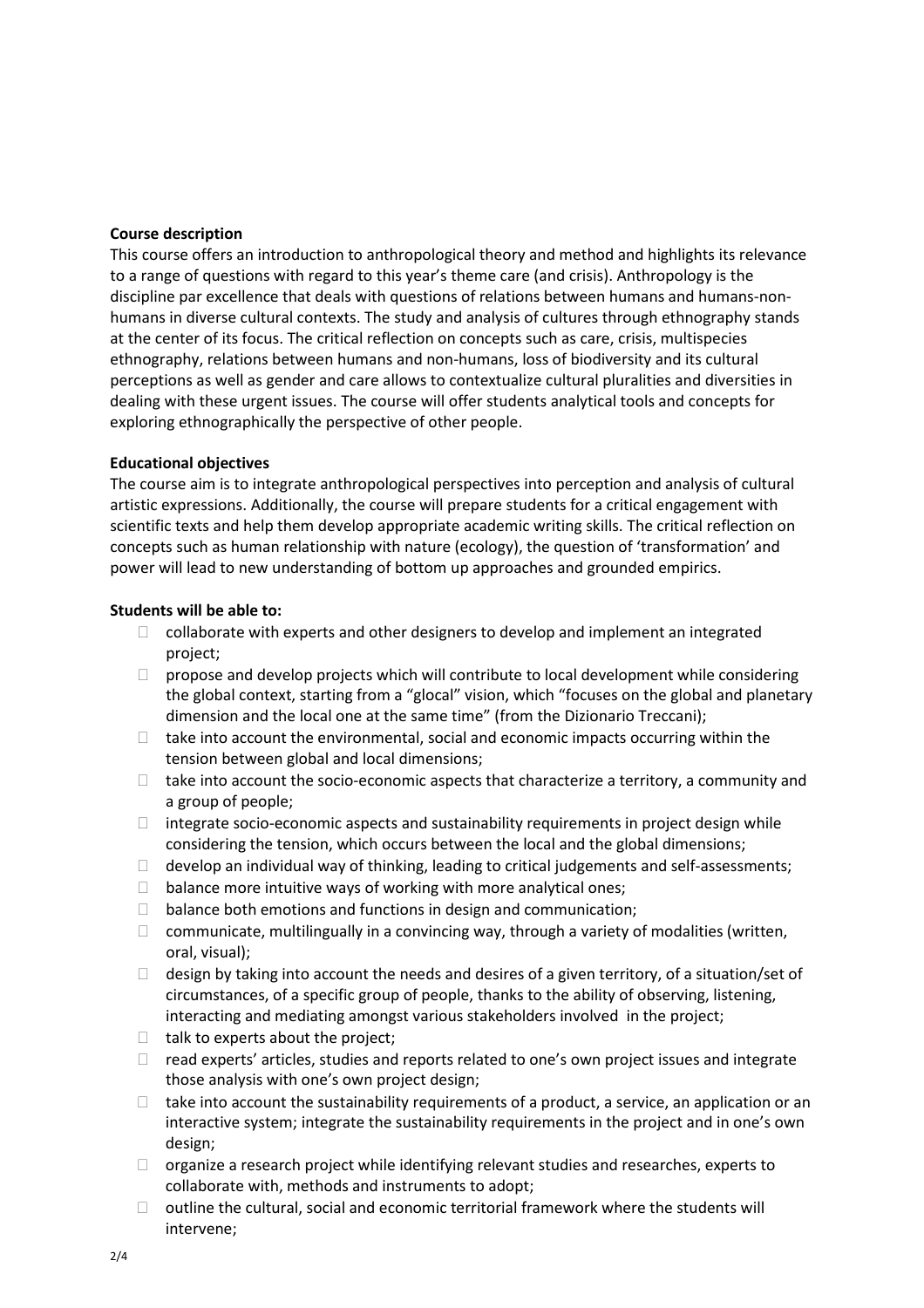- $\Box$  sept up a field work or an inquiry in order to define the socioeconomic framework by exchanging ideas with researchers and experts they will collaborate with;
- $\Box$  understands specialist literature so as to integrate it within their own research project;

#### **Knowledge will be acquired in the following fields:**

 $\Box$  socio-cultural and linguistic relations of the populations and groups in the alpine territories, ways of dwelling together and the resulting conflicts, considering recent changes brought about by migration processes and the transformations of the labour market;

#### **List of topics covered: Culture, cultural relativism, ethnography and ethnographic method,**

#### **Teaching format**

*Frontal lectures, seminar with presentations, discussion groups, community learning*

#### **Learning outcomes**

#### *Knowledge and understanding*

•

Knowledge of basic concepts in the anthropological study of culture.

•

Acquisition of appropriate scientific languages for the description and analysis of social

- cultural phenomena. Applying knowledge and understanding

•

Ability to apply anthropological approaches and concepts to the analysis of concrete socio-culturalecological contexts

•

Ability to apply anthropological approaches and concepts in engaging scientific and cultural products. Making judgements

•

Development of critical and independent thinking regarding social-cultural dynamics in the relationship between people and design.

•

Development of reflexive self-awareness in design settings.

Communication skills

•

Ability to recognize the fundamental elements of scientific writing.

• Ability to develop a correctly structured short paper.

• Ability to participate in scientifically grounded discussions and express an informed opinion.

•

Ability to communicate with appropriate sensitivity in intercultural contexts.

#### **Learning skills**

•

Ability to autonomously extend the knowledge acquired during the course in dealing with various types of cultural products (scientific, journalistic, film, music, literary).

•